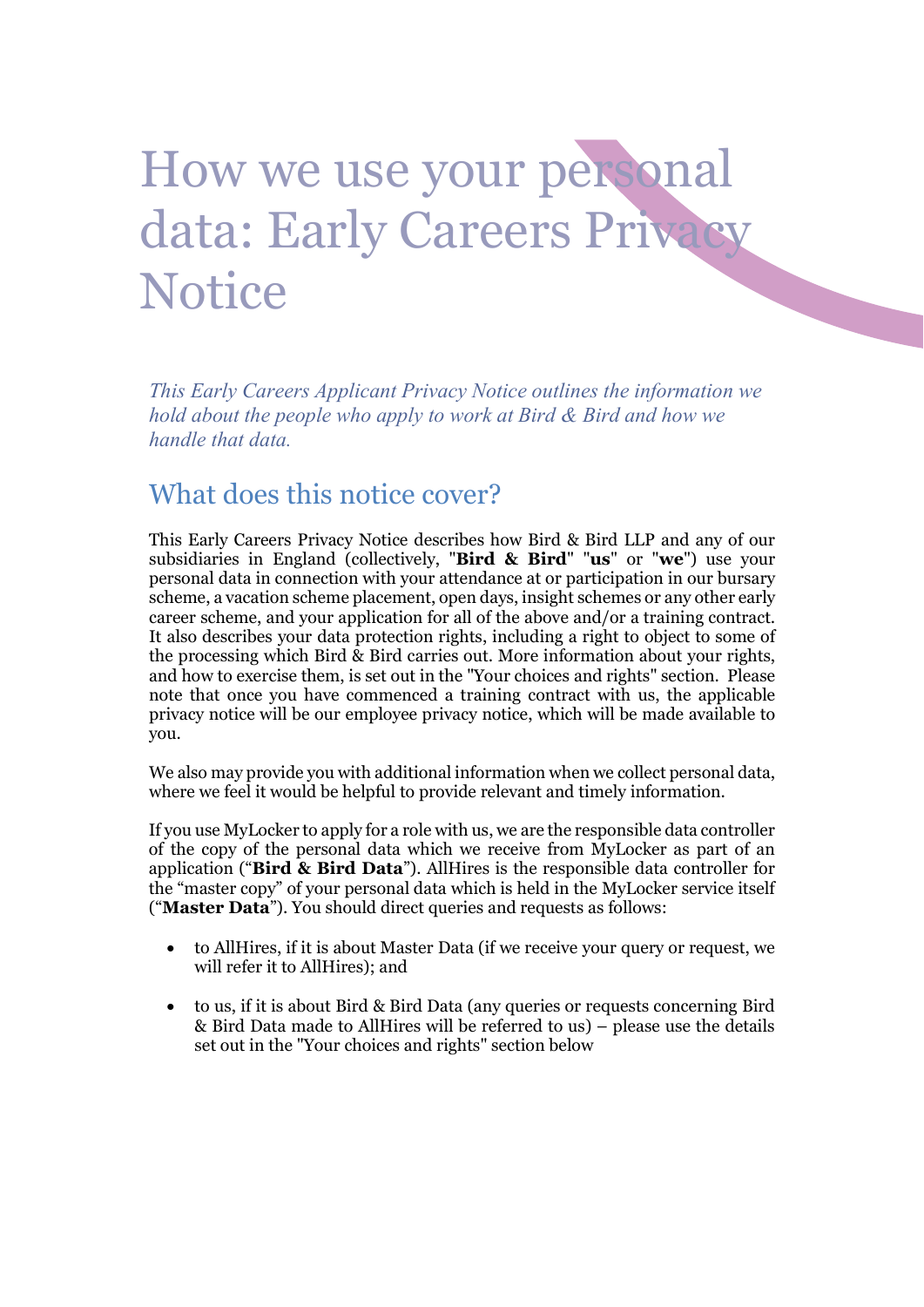## What personal data do we collect?

- Personal identification, regulatory and communication information: contact information (such as your name, address, phone number and email address), gender, immigration status, information about your entitlement to work, your picture and identification details;
- Application-related information: application numbers, previous work experience, , education history and transcripts, qualifications and skills information, interests and aspirations, background screening information (where relevant), information about your performance in recruitment assessments, video interview footage and any other information you submit to us, including any correspondences you may have with us during the application process.
- Contextual recruitment information: where you choose to participate in contextual recruitment only, information about your socio-economic background and related contextual recruitment information, including unique identification number, postcode at aged 16, examination grades, education history, eligibility for free school meals between ages 11-16, whether you are the first generation in your family to go to university, whether you regularly undertake or undertook paid work during term time, have been in local authority care, were a parent before the age of 21, have beem a registered carer at any age or whether they are a refugee/asylum seeker, coupled with the fact that you have applied to Bird & Bird and the information you provide in the "contextual information" section of your application.
- Sensitive information: for example, information about your health and disabilities where we need to make any reasonable adjustments or equal opportunities monitoring information, including information about your ethnic origin, sexual orientation, health, dietary requirements and religion or belief where you choose to provide this information. Diversity and inclusion data may be provided by you on a voluntary basis. If this is the case, the supplier system that we use presents this to us in an anonymized format. We will not run reports on a data set that allows us to connect any diversity and inclusion data to a particular individual.

We collect most of this information from you directly. For example, data is collected through our application portal; from correspondence with you; or through interviews, meetings or other assessments.

We also collect some information about you from other sources, where permitted. This includes information through your contact with or from third parties, including recruiters, clients, employment research firms, educational establishments, organisations which help us with our diversity and inclusion initiatives (including contextual recruitment services), identity verification services, occupational health providers, the references you provide to us, websites and other publicly accessible information on the Internet. Where permitted, we may request background or credit checks from public authorities or financial institutions to evaluate your eligibility for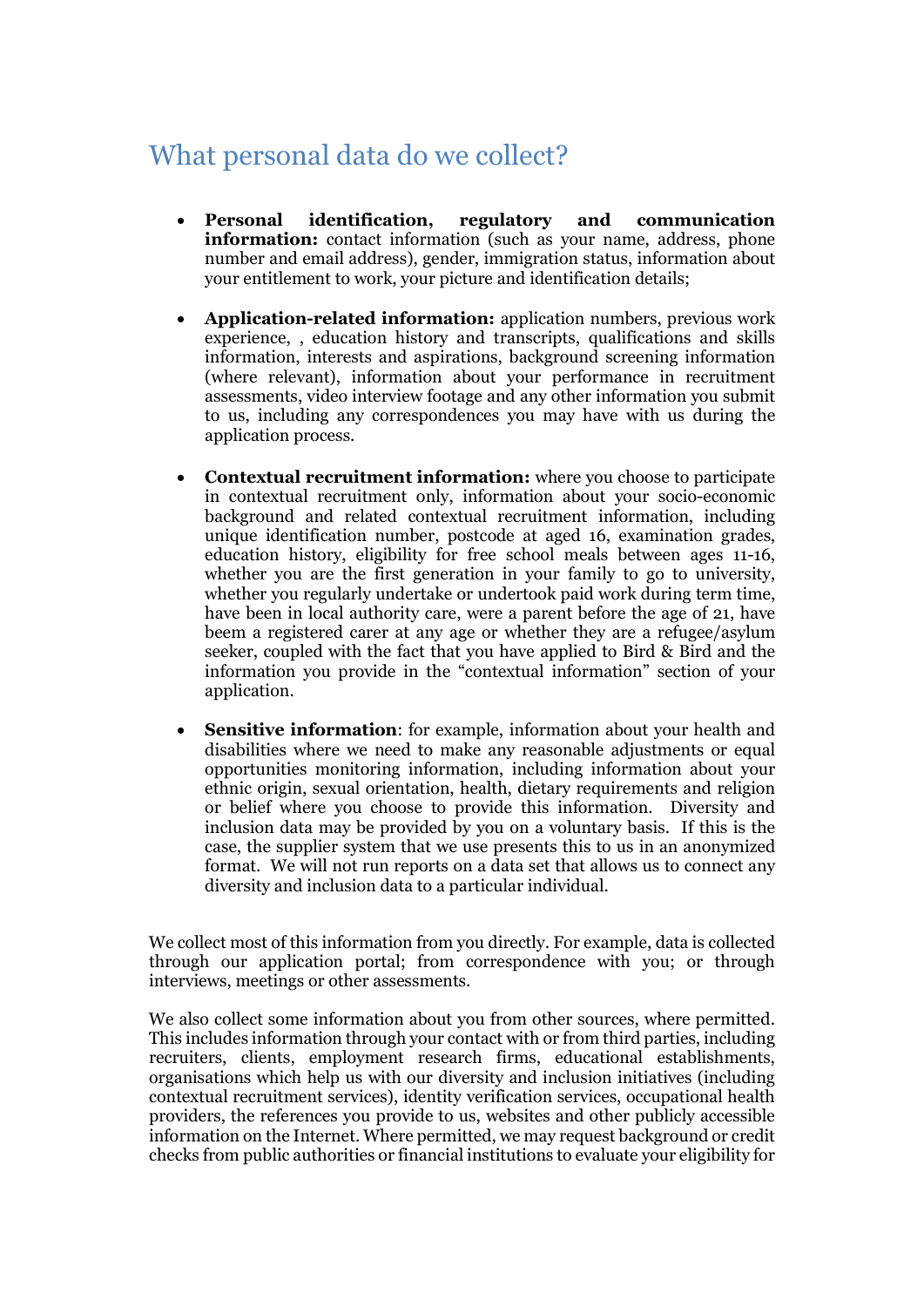employment or certain Bird & Bird positions or projects.

## Why we collect, use and store your personal data

We collect, use and store your personal data for the reasons set out below.

- Where this is necessary for Bird & Bird to enter into a contract with you:
	- o To make informed decisions on recruitment and assess your suitability for the role;
	- o To communicate with you about your application, respond to your inquiries and schedule interviews, appointments and phone calls; To verify the details you have supplied ; and
	- o To reimburse you for any agreed expenses incurred in the application process where applicable.

Where we collect personal data which is necessary to enter into a contract with you for a vacation scheme or a training contract, this is mandatory and we will not be able to manage your application process without this information.

- Where necessary for Bird & Bird's legitimate interests, as listed below, and where our interests are not overridden by your data protection rights:
	- o To improve our recruitment process and activities;
	- o To manage third party service providers;
	- o To send notices to you about open positions at Bird & Bird;
	- o To conduct background checks which may include verification of skill proficiency, criminal history (for related positions), financial history and other information that may be necessary for determining your qualifications and eligibility or as requested by Bird & Bird's clients or to protect our reputation (where this is not required to enter into a contract with you);
	- o To protect the security of Bird & Bird's premises, assets, systems, and intellectual property, enforce company policies and permit the functionality of our online portal, including to authorise the creation of online accounts and reset passwords, and to protect our employees;
	- o To comply with non-UK laws and protect Bird & Bird's legitimate business interests and legal rights, including, but not limited to, use in connection with legal claims, compliance, regulatory, auditing, investigative and disciplinary purposes (including disclosure of such information in connection with legal process or litigation) and other ethics and compliance reporting requirements;
	- $\circ$  To respond to requests from any UK governmental or regulatory authority (where we are not legally obliged to comply or respond to the request under law applicable in the UK); and
	- o To assign or subcontract, procure goods or services for, or to outsource any part of our recruitment functions to third parties, such as application system providers.

Where we process personal data on this basis, then  $-$  as required by data protection law – we have carried out a balancing test to document our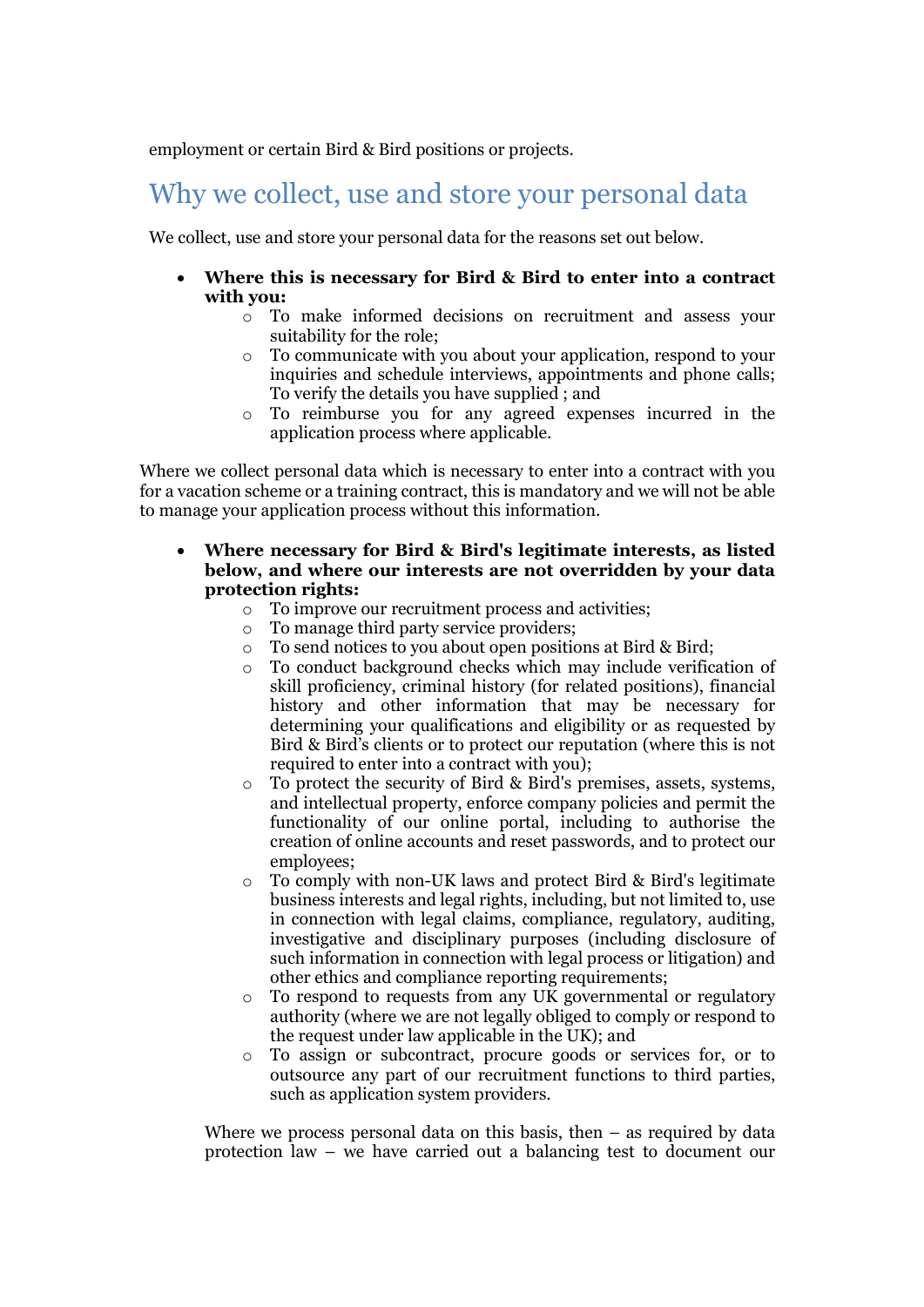interests, to consider what the impact of the processing will be on individuals and to determine whether individuals' interests outweigh our interests in the processing taking place. You can obtain more information about this balancing test by using the contact details at the end of the notice.

#### Where you have given consent:

- o To collect, use and share contextual recruitment information so that your application can be reviewed in the context of your socioeconomic background (e.g. so we can consider whether you overachieved in light of your wider personal circumstances); and
- o To collect and use equal opportunities monitoring information so that we can analyse and monitor the diversity of applicants (where applicants choose to participate).

We may provide you with more specific notices for some of the processing described above. If we require your consent, we will ask for this at the time we collect your personal data. You can withdraw your consent at any time through the means indicated when we collect it, or by contacting us as set out below. We will also tell you what the consequences are if you withdraw your consent.

#### How we share your personal data

Personal data will primarily be processed by employees in our Human Resources, Professional Practice, Risk and Compliance, IT and Finance, and Facilities departments. It will also be shared across Bird & Bird when necessary for business purposes, e.g. it will be provided to invididuals within the relevant practice group if you apply for a practice-specific role.

We share personal data with third party organisations that provide us with services, including:

- technology service providers, for hosting, maintenance, administration and analysis;
- recruitment service providers, for application management or assessment systems and services, including video interviews;
- support and/or services concerning our diversity initiatives, including contextual recruitment activities; and
- agencies conducting background checks and organisations (where applicable).

In the event that Bird & Bird or its business is sold or integrated with another business, your details may be disclosed to our advisers and any prospective purchaser's adviser and will be passed to the new owners of the business.

If your personal data is transferred outside of the UK or the EEA to an organisation in a country which is not subject to an adequacy decision by the EU Commission, or an equivalent UK authority, or which is considered adequate as determined by applicable data protection laws, we will take steps to ensure your personal information is adequately protected (e.g. by way of EU Commission or UK approved Standard Contractual Clauses, Binding Corporate Rules or by relying on such other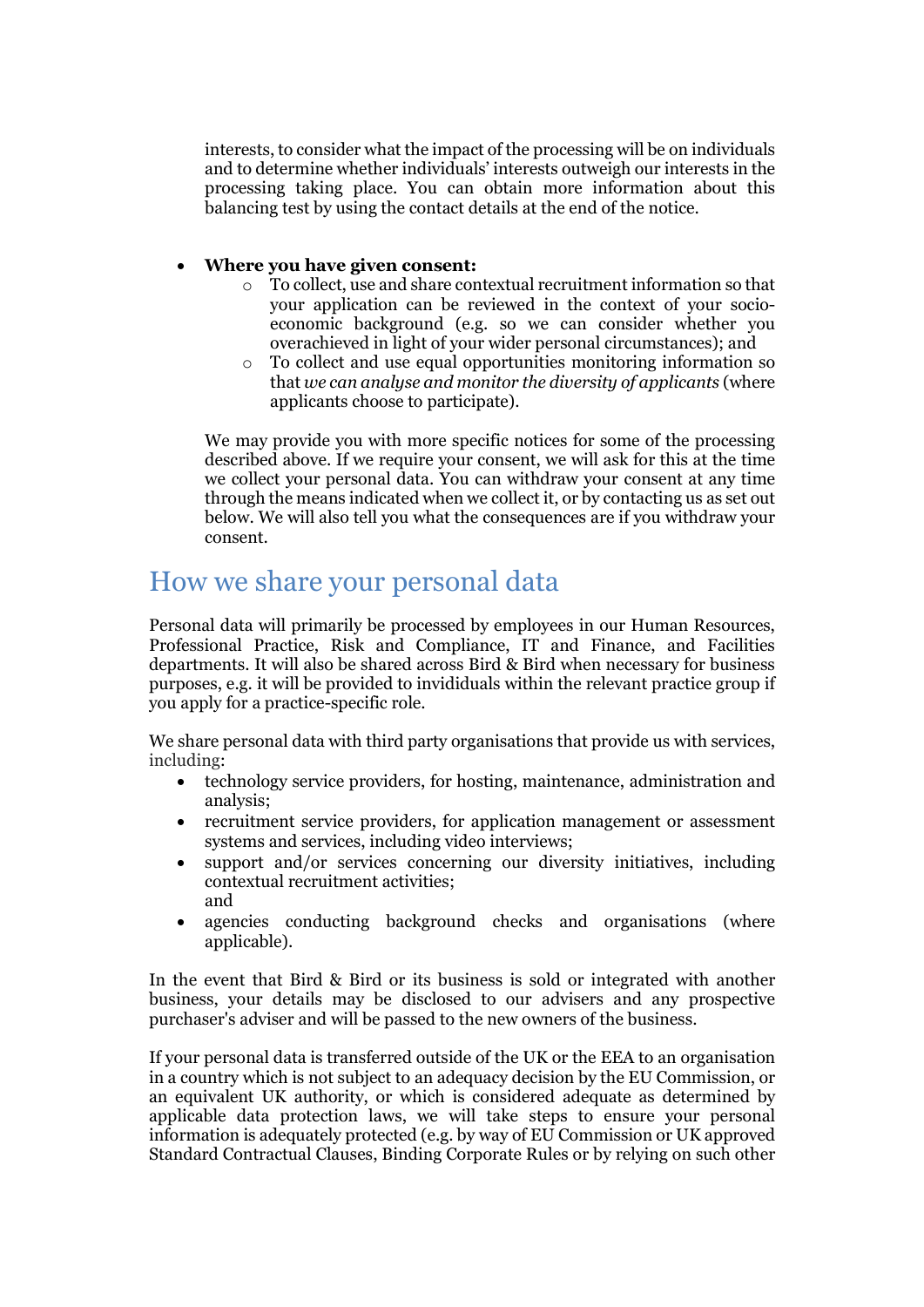data transfer mechanisms as available under applicable data protection laws). A copy of the relevant mechanism can be obtained for your review on request by using the contact details below.

## Verification and background checks

For certain positions, it will be necessary for us to verify the details you have supplied and to conduct pre-employment background checks. The level of checks will depend on your role, in particular whether you will occupy a regulated role, and will be conducted at as late a stage as is practicable in the recruitment process and often only after you have been selected for the position. Some of this data will be supplied to us directly by you or on your behalf and some will be accessed and/or provided by our third party screening providers. Such data may include:

- contact information such as name, phone number, email address, street address;
- personal information such as Government ID, social security number, driver's license number, immigration data (including Passport number), date of birth, age, gender, photos / images, education information, CVs /references, family information;
- administrative information such as performance evaluation, management information re. course transcripts, certifications, assessments, etc.
- financial/benefit information;
- sensitive information such as health information, sexual orientation, gender identification and expression, racial and ethnic origin, religious beliefs, professional/trade union/ works council memberships, Political Opinions, Disabilities, Criminal convictions, Financial stability, Political contributions, Charitable contributions, Biometric/Genetic Information and/or Location data; and
- log in data.

## How long will we retain your personal data

If you are successful: we will retain your personal data only for as long as we need it for Bird & Bird's legitimate interest in accordance with applicable law, for the purposes of the recruitment process and, once this process is finished, for an appropriate period so as to be able to deal with any legal claims linked to the application process. Recruitment records for successful applicants are generally kept for 3 years. After this period, we will take steps to delete your personal data or hold it in a form that no longer identifies you. If you are hired for a position at Bird & Bird relevant personal information you provide will become a part of your employee file and may be used later for the management of the employment relationship.

If you are not successful: we will retain your personal data with your permission for 2 years so we can keep you in mind for future recruitment processes.